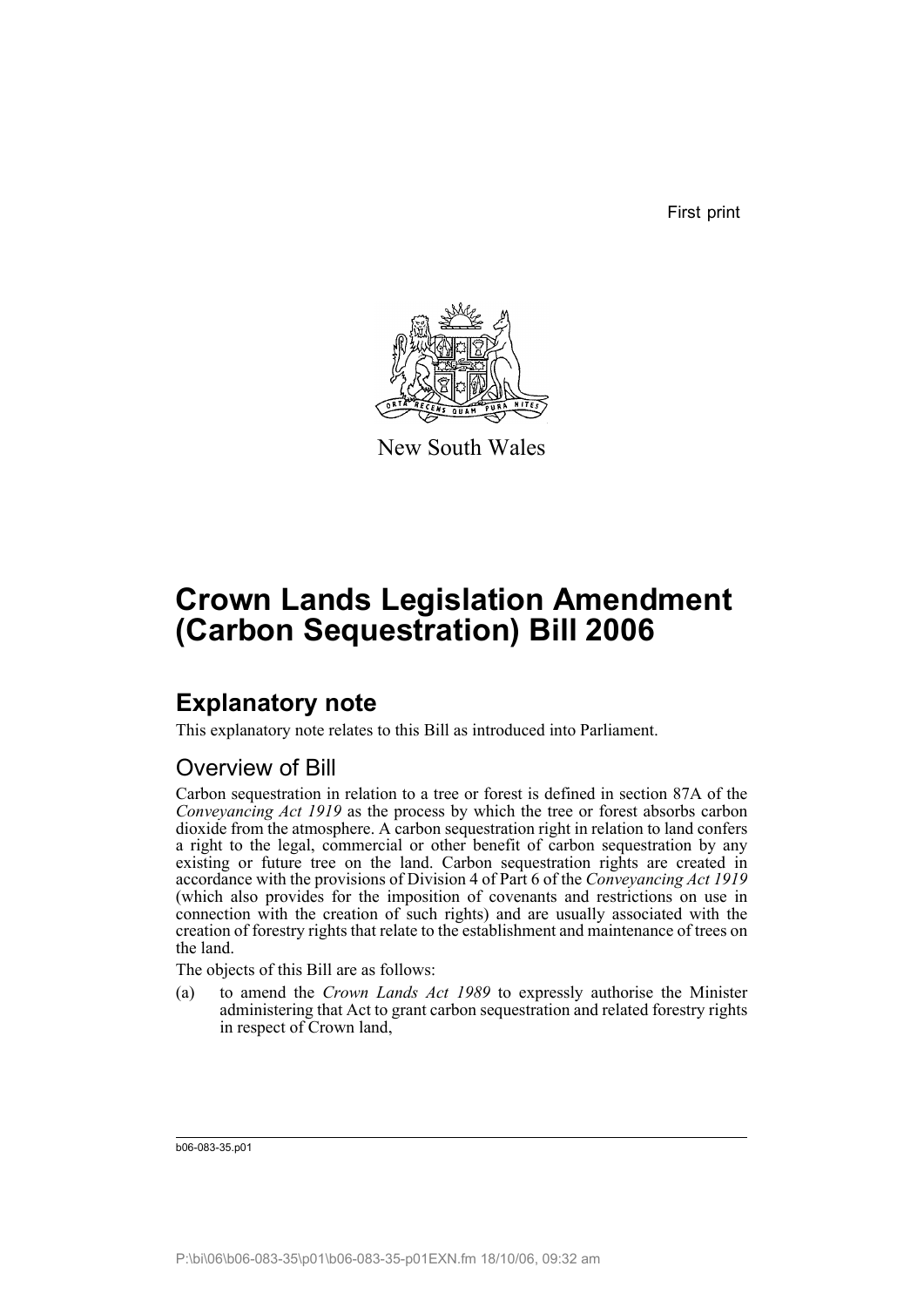Explanatory note

- (b) to amend the *Western Lands Act 1901* to expressly authorise the Minister administering that Act to grant carbon sequestration and related forestry rights in respect of land held under lease under that Act,
- (c) to authorise a perpetual lessee under either Act to grant, with the relevant Minister's consent, carbon sequestration and related forestry rights in respect of the land that is subject to the perpetual lease,
- (d) to ensure that the Minister administering the *Forestry Act 1916* is consulted before carbon sequestration and related forestry rights are granted under the *Crown Lands Act 1989* or the *Western Lands Act 1901* in respect of Crown-timber land,
- (e) to amend the *Forestry Act 1916* to make it clear that the Forestry Commission may grant forestry rights for its own benefit in respect of State forests, timber reserves and land owned by it,
- (f) to make other amendments of a minor or consequential nature.

### Outline of provisions

**Clause 1** sets out the name (also called the short title) of the proposed Act.

**Clause 2** provides for the commencement of the proposed Act on a day or days to be appointed by proclamation.

**Clause 3** is a formal provision that gives effect to the amendments to the *Crown Lands Act 1989*, the *Western Lands Act 1901*, the *Forestry Act 1916* and the *Aboriginal Land Rights Act 1983* set out in Schedules 1–4.

**Clause 4** provides for the repeal of the proposed Act after all the amendments made by the proposed Act have commenced. Once the amendments have commenced the proposed Act will be spent and section 30 of the *Interpretation Act 1987* provides that the repeal of an amending Act does not affect the amendments made by that Act.

## **Schedule 1 Amendment of Crown Lands Act 1989**

**Schedule 1** inserts proposed Division 5A of Part 4 of the *Crown Lands Act 1989*. The new Division will authorise the granting and creation of carbon sequestration and related forestry rights in respect of Crown land. The proposed Division will only apply to the extent that any such forestry right consists wholly or partly of a carbon sequestration right.

The granting (or consent to the granting) of forestry rights in respect of Crown land will be subject to such terms and conditions as the Minister determines. If the land is a Crown reserve, the provisions of section 34A of the *Crown Lands Act 1989* will apply (eg the Minister must consult the reserve trust manager or relevant government agency that administers the reserve). Forestry rights may also be granted in respect of land held under a perpetual lease by the lessee, but only with the consent of the Minister.

Explanatory note page 2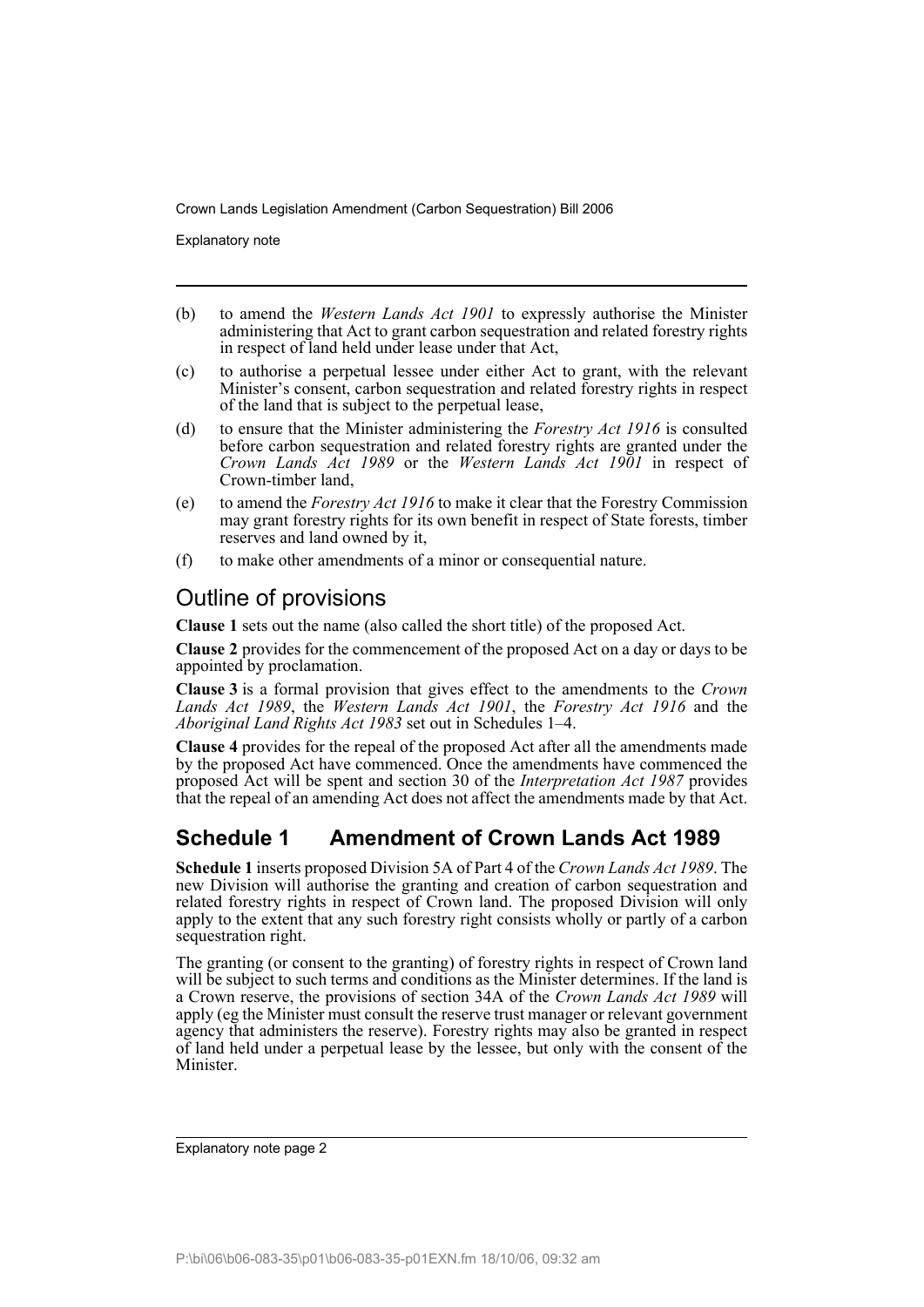Explanatory note

The new Division also describes how forestry rights granted by the Minister (or a perpetual lessee) are actually created. Covenants and restrictions on use may be imposed under the *Conveyancing Act 1919* on land that is the subject of any such forestry right. Provision is also made to ensure that the Minister administering the *Forestry Act 1916* is consulted before any forestry right is granted (or consented to) under the new Division in respect of Crown-timber land (other than State forests and timber reserves). In the case of Crown-timber land that is a State forest or timber reserve, it is the Forestry Commission that may grant or confer forestry rights.

# **Schedule 2 Amendment of Western Lands Act 1901**

**Schedule 2 [4]** inserts proposed Part 9D of the *Western Lands Act 1901*. The new Part is based on, and contains provisions similar to, the new Division 5A of Part 4 of the *Crown Lands Act 1989* except that it refers to land in the Western Division held under a lease granted under the *Western Lands Act 1901* and it will be the Minister administering that Act who grants (or who consents to the granting of) forestry rights in respect of that land. To the extent that Crown land in the Western Division is not land held under a Western lands lease, the amendment made by **Schedule 2 [5]** will apply the provisions of proposed Division 5A of Part 4 of the *Crown Lands Act 1989* to any such Crown land.

**Schedule 2 [1]** makes it clear that a forestry right can only be created in respect of land under a Western lands lease in accordance with the new Part 9D. **Schedule 2 [2]** provides for existing Western lands leases to be altered so as to enable the land to be used for the purposes of carbon sequestration. **Schedule 2 [3]** enables new Western lands leases to be granted for the purposes of carbon sequestration (including establishing a plantation for that purpose).

# **Schedule 3 Amendment of Forestry Act 1916**

**Schedule 3** contains amendments to the *Forestry Act 1916* (that are mainly consequential on the proposed amendments to the *Crown Lands Act 1989* and the *Western Lands Act 1901*) that will enable carbon sequestration and related forestry rights to be granted under those Acts in respect of Crown land that is Crown-timber land (other than State forests and timber reserves). Carbon sequestration and related forestry rights may continue to be granted by the Forestry Commission in respect of State forests. The power of the Commission to grant such rights for its own benefit is also clarified.

### **Schedule 4 Amendment of Aboriginal Land Rights Act 1983**

**Schedule 4** amends section 36 of the *Aboriginal Land Rights Act 1983* to ensure that the Minister administering that Act may treat Crown land that is subject to carbon sequestration or other forestry rights as "claimable Crown lands" for the purposes of that section.

Explanatory note page 3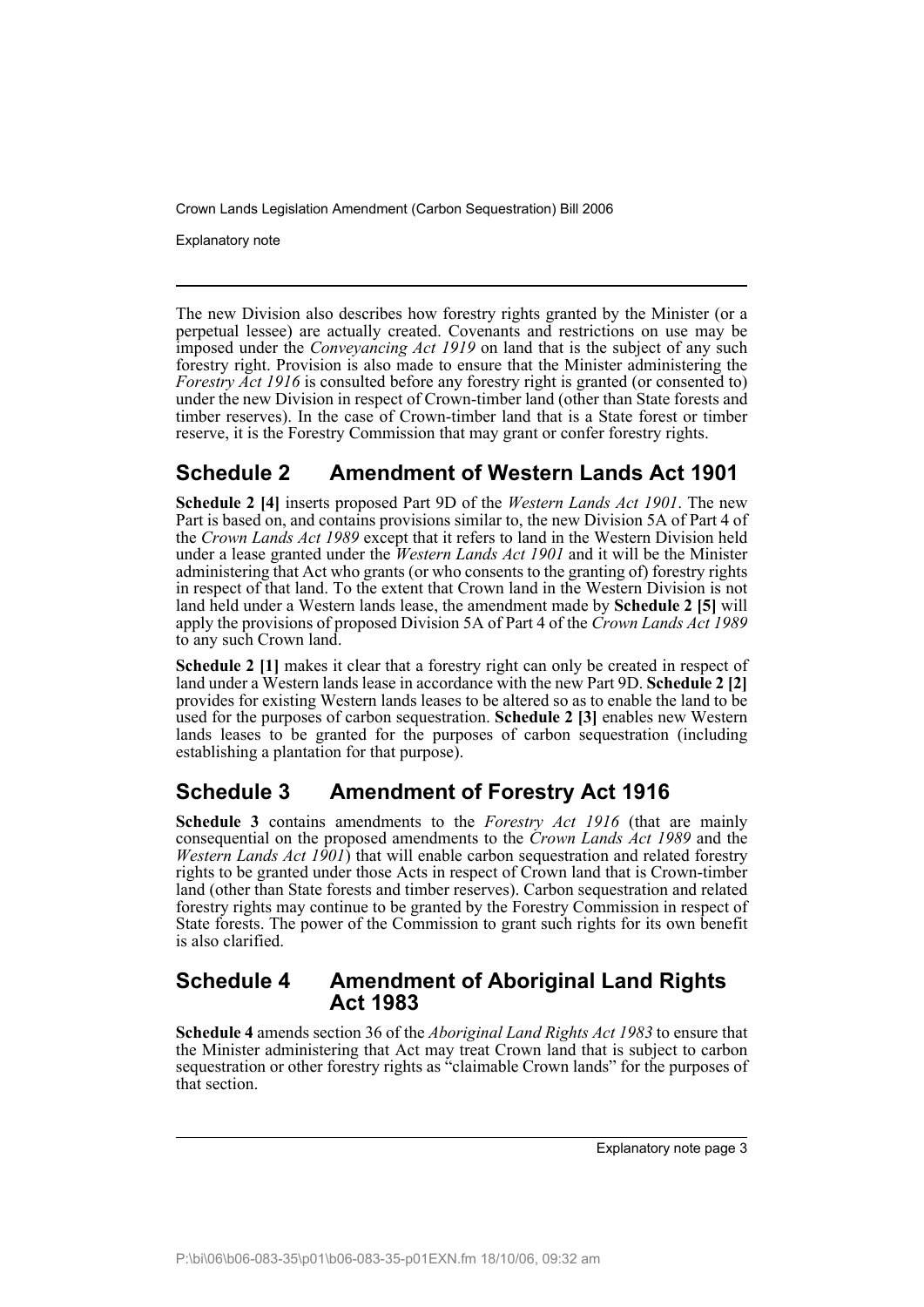Explanatory note

Explanatory note page 4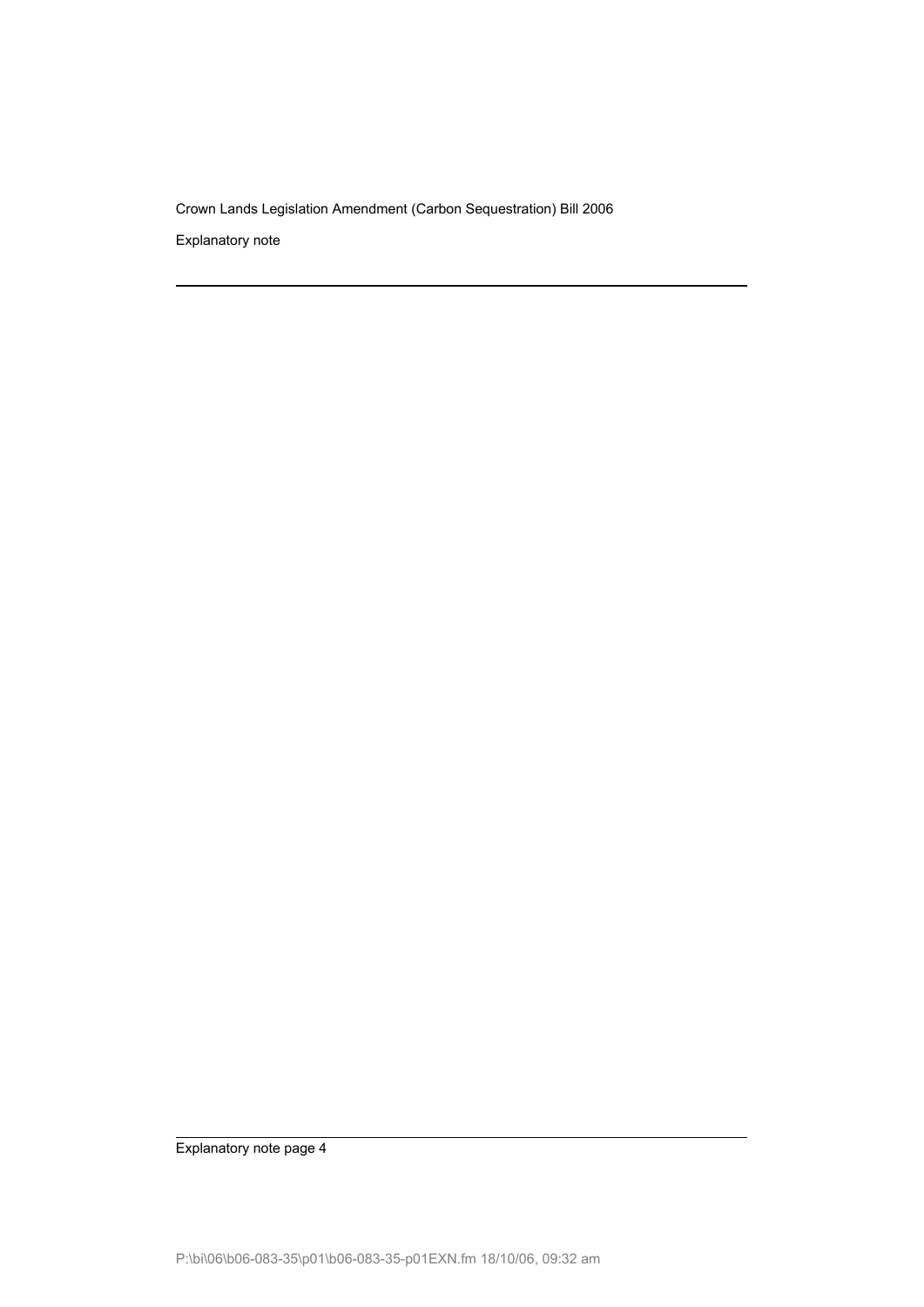First print



New South Wales

# **Crown Lands Legislation Amendment (Carbon Sequestration) Bill 2006**

# **Contents**

|                                                    | Page |
|----------------------------------------------------|------|
| Name of Act                                        |      |
| Commencement                                       | 2    |
| <b>Amendment of Acts</b>                           | 2    |
| Repeal of Act                                      | 2    |
| Amendment of Crown Lands Act 1989 No 6             | 3    |
| Amendment of Western Lands Act 1901 No 70          | 5    |
| Amendment of Forestry Act 1916 No 55               | 8    |
| Amendment of Aboriginal Land Rights Act 1983 No 42 | 10   |
|                                                    |      |

b06-083-35.p01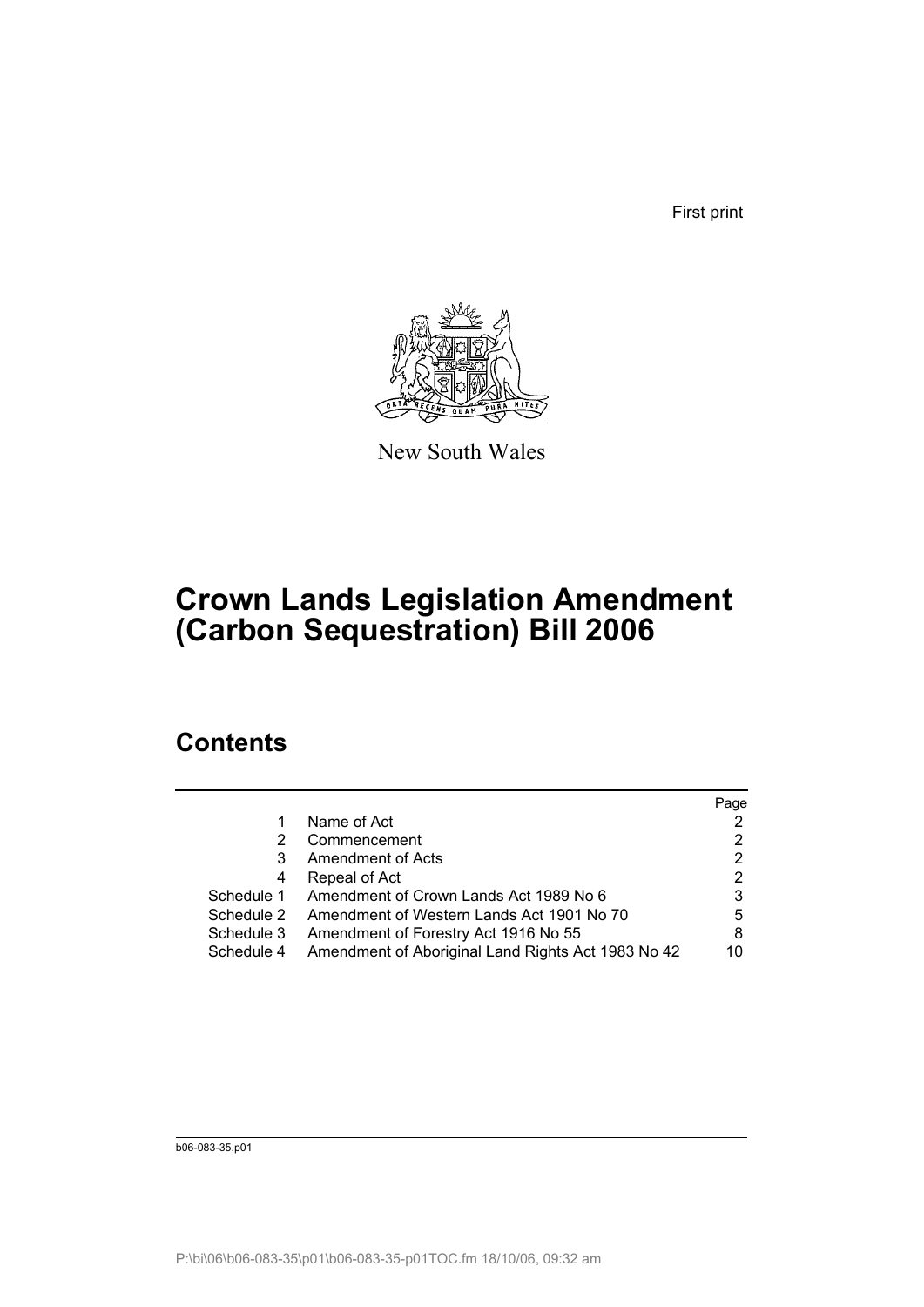Contents

Page

Contents page 2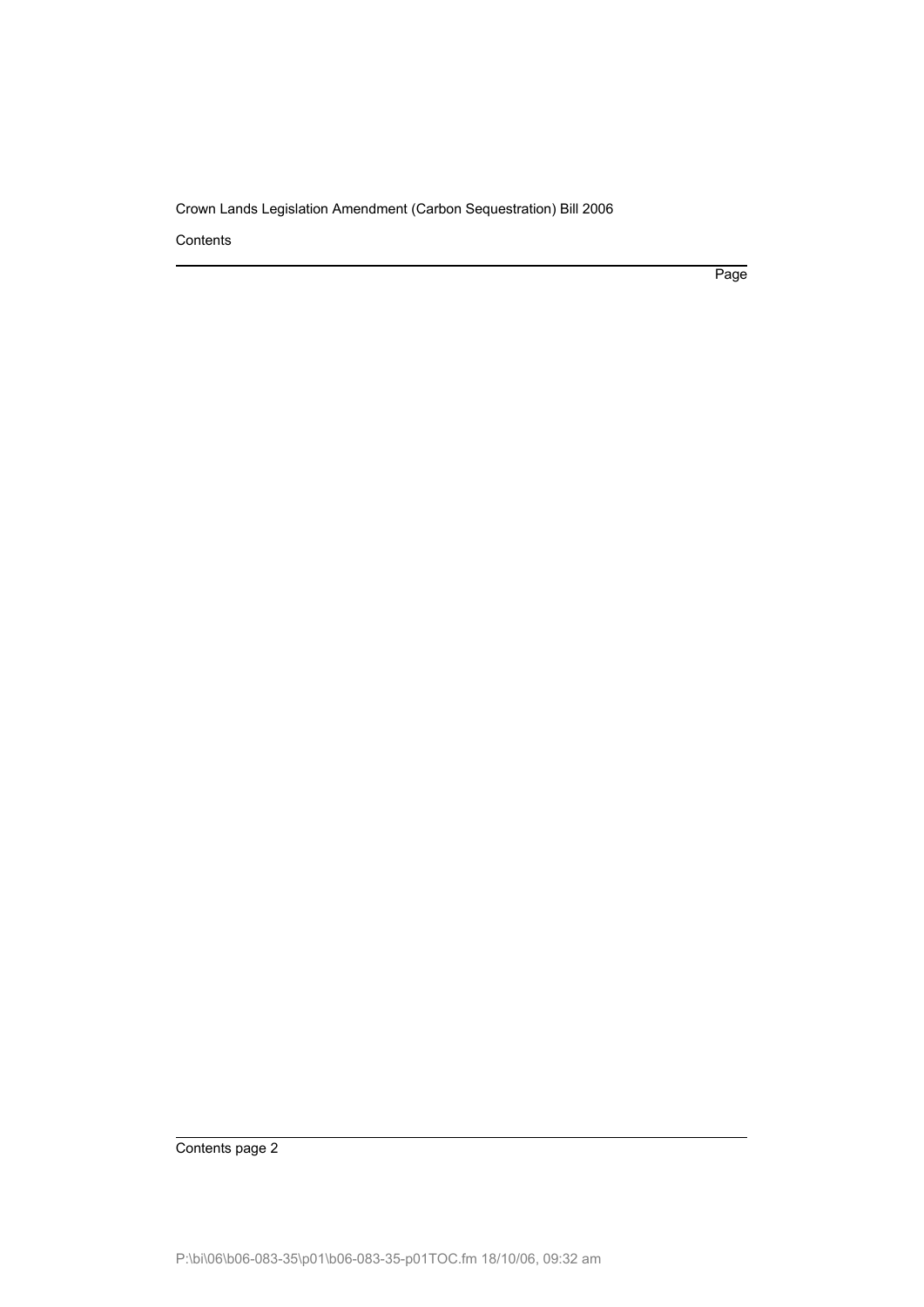

New South Wales

# **Crown Lands Legislation Amendment (Carbon Sequestration) Bill 2006**

No , 2006

#### **A Bill for**

An Act to amend the *Crown Lands Act 1989* and the *Western Lands Act 1901* to enable carbon sequestration and related forestry rights to be granted in respect of Crown land (including land held under Western lands lease); and for other purposes.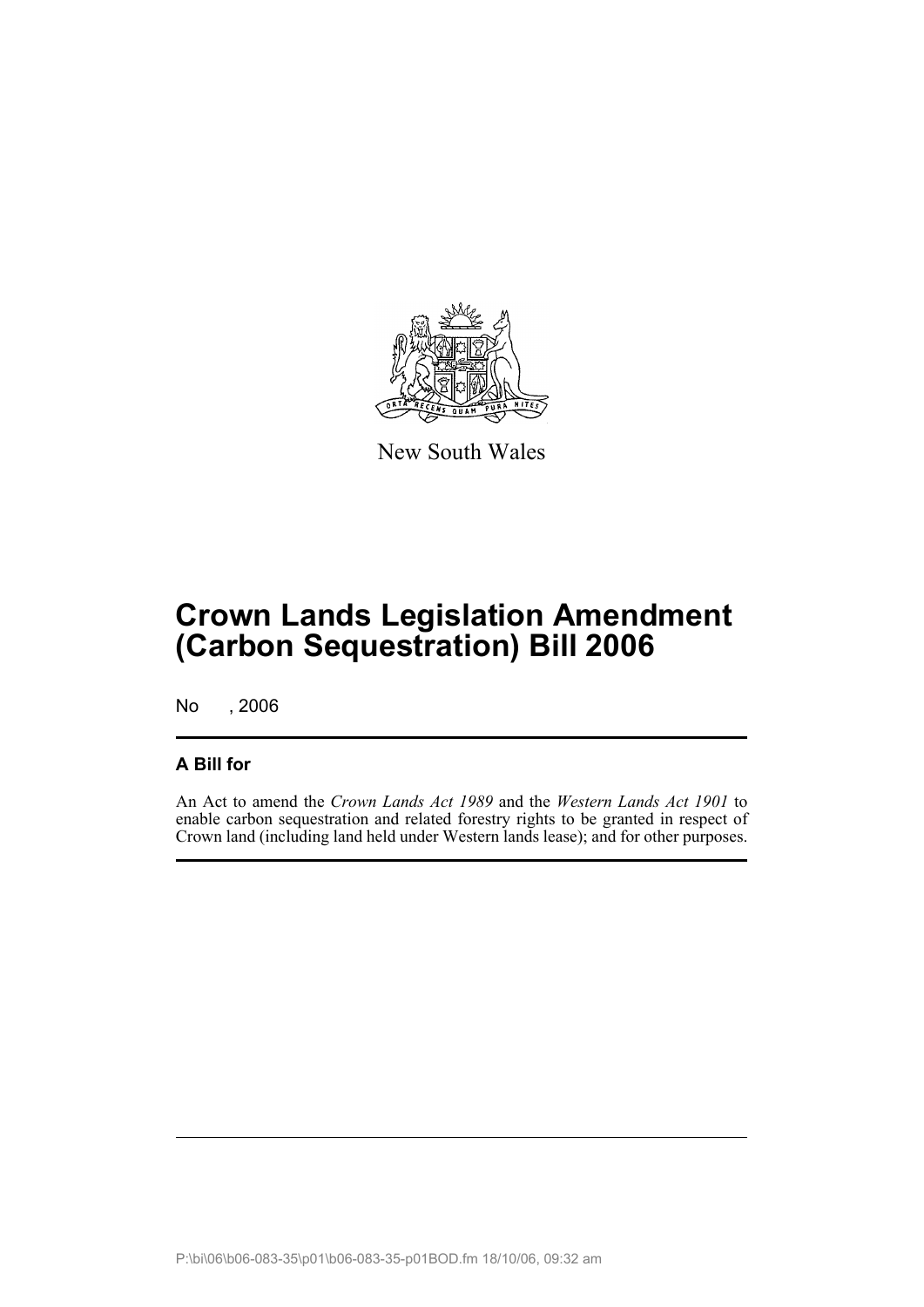<span id="page-7-3"></span><span id="page-7-2"></span><span id="page-7-1"></span><span id="page-7-0"></span>

|   |                      | The Legislature of New South Wales enacts:                                                                                                                | 1              |
|---|----------------------|-----------------------------------------------------------------------------------------------------------------------------------------------------------|----------------|
| 1 |                      | Name of Act                                                                                                                                               | 2              |
|   |                      | This Act is the Crown Lands Legislation Amendment (Carbon<br>Sequestration) Act 2006.                                                                     | 3<br>4         |
| 2 |                      | <b>Commencement</b>                                                                                                                                       | 5              |
|   |                      | This Act commences on a day or days to be appointed by proclamation.                                                                                      | 6              |
| 3 |                      | <b>Amendment of Acts</b>                                                                                                                                  | $\overline{7}$ |
|   |                      | The Acts specified in Schedules 1–4 are amended as set out in those<br>Schedules.                                                                         | 8<br>9         |
| 4 | <b>Repeal of Act</b> |                                                                                                                                                           |                |
|   | (1)                  | This Act is repealed on the day following the day on which all of the<br>provisions of this Act have commenced.                                           | 11<br>12       |
|   | (2)                  | The repeal of this Act does not, because of the operation of section 30<br>of the <i>Interpretation Act 1987</i> , affect any amendment made by this Act. | 13<br>14       |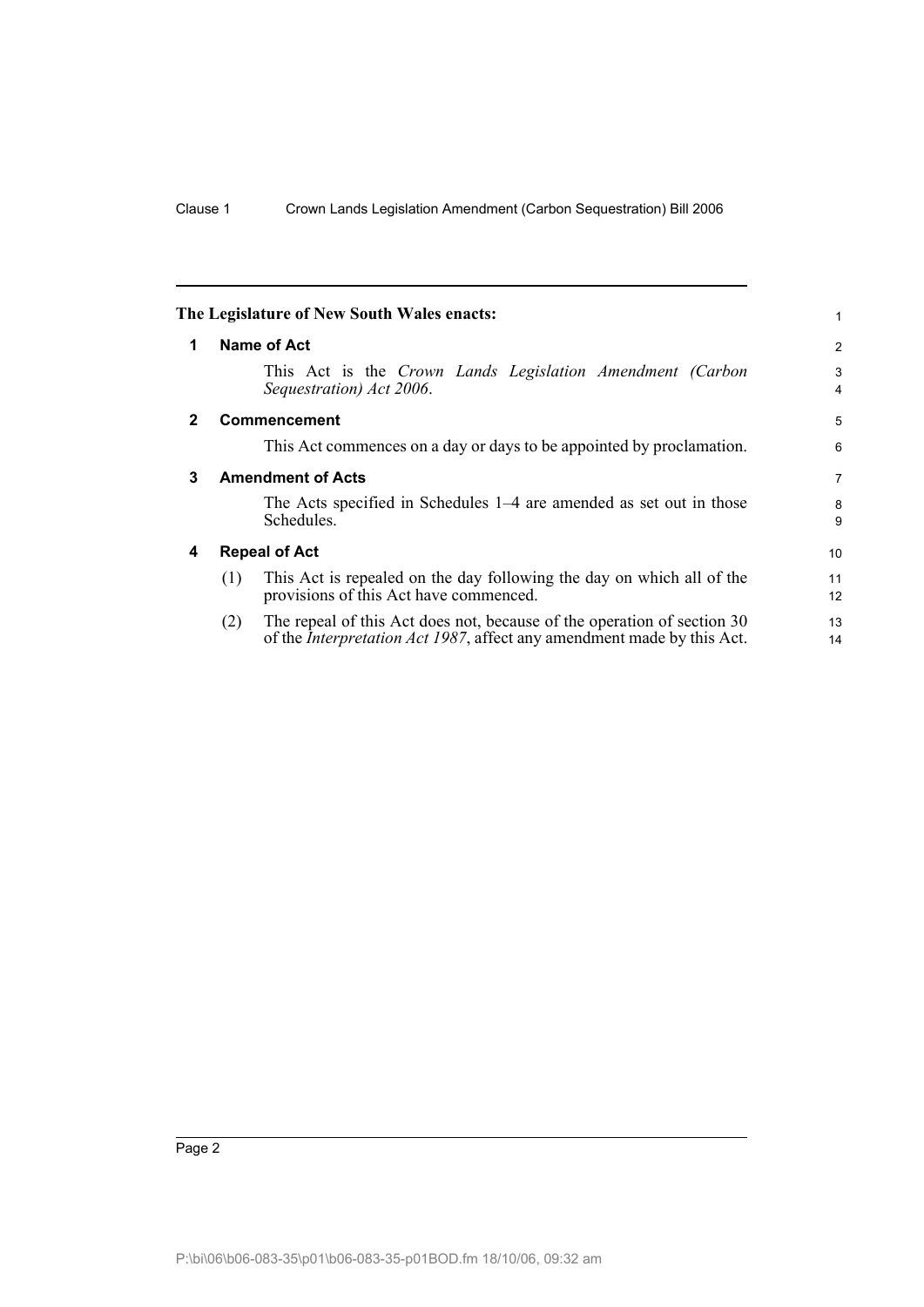Amendment of Crown Lands Act 1989 No 6 Schedule 1

<span id="page-8-0"></span>

| <b>Schedule 1</b> |                    | <b>Amendment of Crown Lands Act 1989</b><br>No 6                                                                                                                                                                                                                                                                                                                                                           | 1<br>$\overline{c}$              |
|-------------------|--------------------|------------------------------------------------------------------------------------------------------------------------------------------------------------------------------------------------------------------------------------------------------------------------------------------------------------------------------------------------------------------------------------------------------------|----------------------------------|
|                   |                    | (Section 3)                                                                                                                                                                                                                                                                                                                                                                                                | 3                                |
|                   |                    | Part 4, Division 5A                                                                                                                                                                                                                                                                                                                                                                                        | 4                                |
|                   |                    | <b>Insert after Division 5:</b>                                                                                                                                                                                                                                                                                                                                                                            | 5                                |
|                   | <b>Division 5A</b> | Carbon sequestration and related forestry<br>rights                                                                                                                                                                                                                                                                                                                                                        | 6<br>7                           |
| 59A               |                    | <b>Definitions</b>                                                                                                                                                                                                                                                                                                                                                                                         | 8                                |
|                   |                    | In this Division:                                                                                                                                                                                                                                                                                                                                                                                          | 9                                |
|                   |                    | <i>carbon sequestration right and forestry right have the same</i><br>meanings as in section 87A of the Conveyancing Act 1919.                                                                                                                                                                                                                                                                             | 10<br>11                         |
|                   |                    | Note. A forestry right is defined in section 87A of the Conveyancing Act<br>1919 to include a carbon sequestration right in relation to land (carbon<br>sequestration being the process by which a tree or forest absorbs carbon<br>dioxide from the atmosphere). This Division applies to a forestry right<br>only to the extent that it consists in whole or in part of a carbon<br>sequestration right. | 12<br>13<br>14<br>15<br>16<br>17 |
|                   |                    | A forestry right is, for all purposes, taken to be a profit à prendre (see<br>section 88AB of the Conveyancing Act 1919).                                                                                                                                                                                                                                                                                  | 18<br>19                         |
|                   |                    | <b>Crown land</b> includes any land dedicated under this Act for a<br>public purpose.                                                                                                                                                                                                                                                                                                                      | 20<br>21                         |
| 59B               |                    | <b>Application of Division</b>                                                                                                                                                                                                                                                                                                                                                                             | 22                               |
|                   | (1)                | This Division applies only in relation to the granting and creation<br>of a forestry right to the extent that it consists in whole or in part<br>of a carbon sequestration right.                                                                                                                                                                                                                          | 23<br>24<br>25                   |
|                   | (2)                | Nothing in this Division limits the power of the Minister to<br>otherwise deal with Crown land.                                                                                                                                                                                                                                                                                                            | 26<br>27                         |
| 59C               | rights             | Granting and creation of carbon sequestration and related forestry                                                                                                                                                                                                                                                                                                                                         | 28<br>29                         |
|                   | (1)                | The Minister may, on such terms and conditions as the Minister<br>determines, grant a forestry right in respect of Crown land.                                                                                                                                                                                                                                                                             | 30<br>31                         |
|                   | (2)                | In the case of a Crown reserve, the provisions of section 34A<br>apply to and in respect of the granting by the Minister of a<br>forestry right in respect of the reserve as if the forestry right were<br>a relevant interest as referred to in that section.                                                                                                                                             | 32<br>33<br>34<br>35             |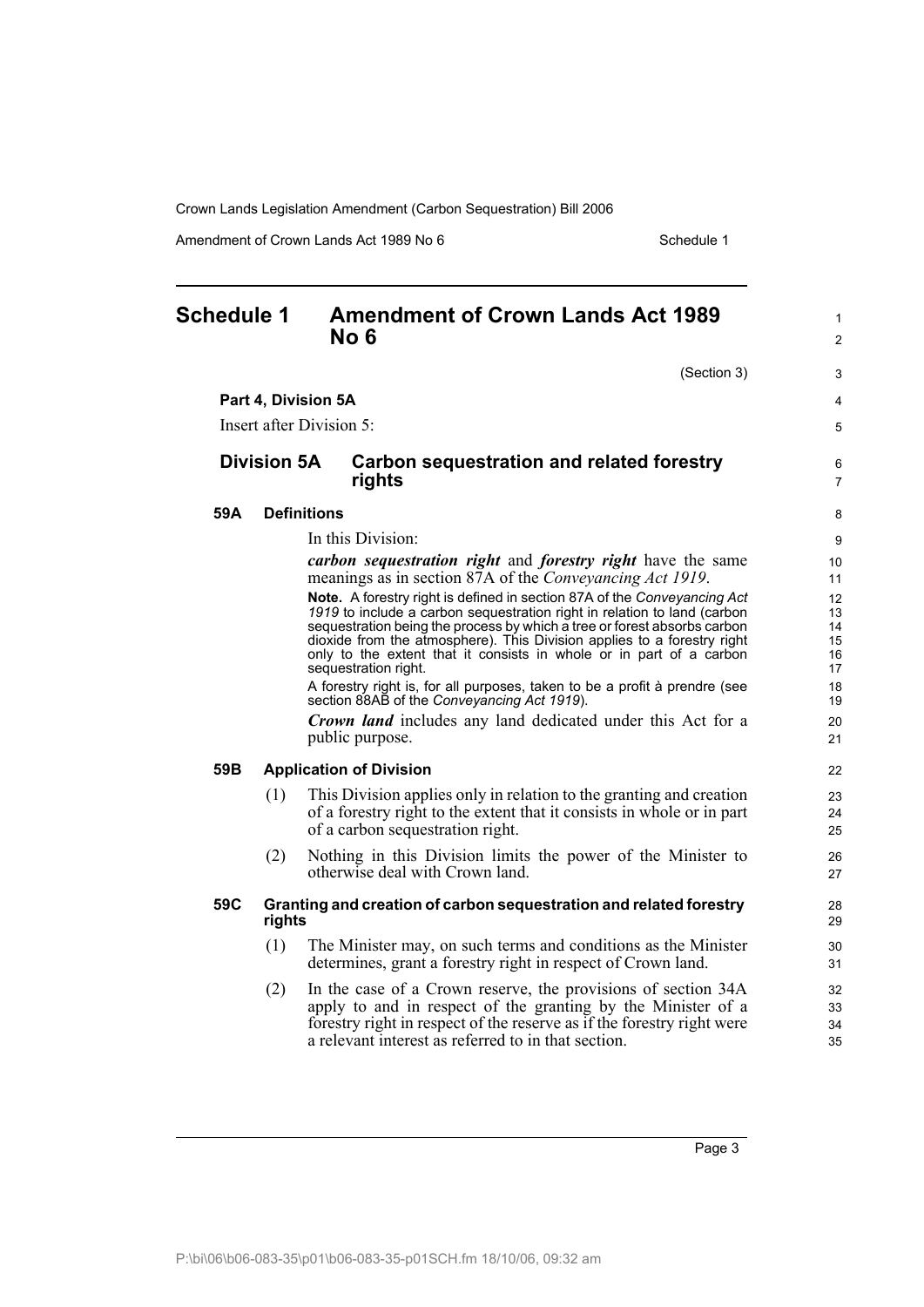(3) In the case of Crown land that is the subject of a perpetual lease, the Minister may, on such terms and conditions as the Minister determines, consent to the lessee granting a forestry right in respect of the land the subject of the lease.

- (4) The lessee of any land that is the subject of a perpetual lease may, with the consent of the Minister under subsection (3), grant a forestry right in respect of the land on such terms and conditions as the Minister determines.
- (5) A forestry right referred to in this section:
	- (a) is, in the case of land that is subject to the provisions of the *Real Property Act 1900*, created in the way provided in that Act or in section 88B of the *Conveyancing Act 1919*, or
	- (b) is, in the case of land that is not subject to the provisions of the *Real Property Act 1900*, created:
		- (i) in the way provided in section 88B of the *Conveyancing Act 1919*, or
		- (ii) if the Minister so consents, by instrument registered in the General Register of Deeds, or
		- (iii) by notification in the Gazette (except in the case of a forestry right granted by a perpetual lessee).
- (6) Without limiting the terms and conditions that may be determined by the Minister under this section, any such terms and conditions may restrict any dealings in the forestry right concerned.
- (7) The Minister may not grant a forestry right in respect of Crown land unless the Minister is satisfied that any lessee of the land has consented to the forestry right being granted.
- (8) Before granting a forestry right in respect of Crown land that is Crown-timber land within the meaning of the *Forestry Act 1916* (or before consenting to the granting of any such forestry right), the Minister must consult the Minister administering the *Forestry Act 1916*.

**Note.** In the case of Crown-timber land that is a State forest or timber reserve, it is the Forestry Commission that may grant a forestry right in respect of the land.

(9) Without limiting the operation of Division 4 of Part 6 of the *Conveyancing Act 1919*, restrictions on the use of land and covenants may, in accordance with that Division, be imposed on Crown land that is the subject of a forestry right granted under this section.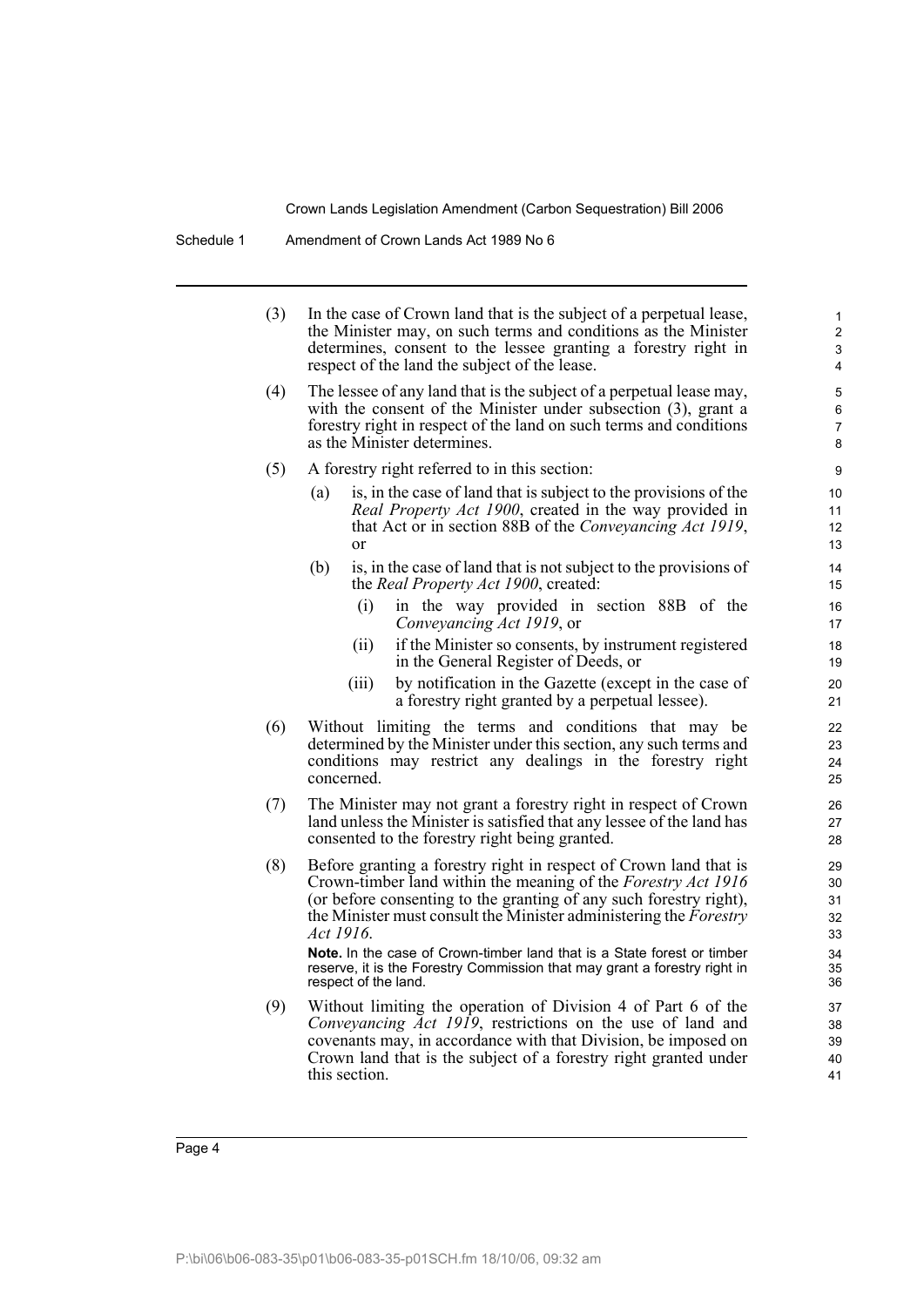Amendment of Western Lands Act 1901 No 70 Schedule 2

<span id="page-10-0"></span>

| <b>Schedule 2</b> | <b>Amendment of Western Lands Act 1901</b><br><b>No 70</b>                                                                                                                                                                                                                                                                                                                                             | $\mathbf{1}$<br>2                                                                                                                                                                                                                                                                                                                                                                                                                                                                                                                         |
|-------------------|--------------------------------------------------------------------------------------------------------------------------------------------------------------------------------------------------------------------------------------------------------------------------------------------------------------------------------------------------------------------------------------------------------|-------------------------------------------------------------------------------------------------------------------------------------------------------------------------------------------------------------------------------------------------------------------------------------------------------------------------------------------------------------------------------------------------------------------------------------------------------------------------------------------------------------------------------------------|
|                   | (Section 3)                                                                                                                                                                                                                                                                                                                                                                                            | 3                                                                                                                                                                                                                                                                                                                                                                                                                                                                                                                                         |
|                   |                                                                                                                                                                                                                                                                                                                                                                                                        | 4                                                                                                                                                                                                                                                                                                                                                                                                                                                                                                                                         |
|                   |                                                                                                                                                                                                                                                                                                                                                                                                        | 5                                                                                                                                                                                                                                                                                                                                                                                                                                                                                                                                         |
| (7)               | Land held under a lease under this Act may not be transferred or<br>conveyed for the purpose of creating a forestry right (within the<br>meaning of section 87A of the Conveyancing Act 1919) that<br>consists in whole or in part of a carbon sequestration right<br>otherwise than in accordance with Part 9D of this Act.                                                                           | 6<br>$\overline{7}$<br>8<br>9<br>10                                                                                                                                                                                                                                                                                                                                                                                                                                                                                                       |
|                   |                                                                                                                                                                                                                                                                                                                                                                                                        | 11                                                                                                                                                                                                                                                                                                                                                                                                                                                                                                                                        |
|                   |                                                                                                                                                                                                                                                                                                                                                                                                        | 12<br>13<br>14                                                                                                                                                                                                                                                                                                                                                                                                                                                                                                                            |
|                   |                                                                                                                                                                                                                                                                                                                                                                                                        | 15                                                                                                                                                                                                                                                                                                                                                                                                                                                                                                                                        |
|                   |                                                                                                                                                                                                                                                                                                                                                                                                        | 16                                                                                                                                                                                                                                                                                                                                                                                                                                                                                                                                        |
|                   | the use of land for the purposes of carbon sequestration<br>(e1)<br>within the meaning of section 87A of the Conveyancing<br><i>Act 1919</i> (including for plantation purposes), or for any<br>such purpose combined with any one or more of the other<br>purposes referred to in this subsection, or                                                                                                 | 17<br>18<br>19<br>20<br>21                                                                                                                                                                                                                                                                                                                                                                                                                                                                                                                |
| Part 9D           |                                                                                                                                                                                                                                                                                                                                                                                                        | 22                                                                                                                                                                                                                                                                                                                                                                                                                                                                                                                                        |
|                   |                                                                                                                                                                                                                                                                                                                                                                                                        | 23                                                                                                                                                                                                                                                                                                                                                                                                                                                                                                                                        |
|                   |                                                                                                                                                                                                                                                                                                                                                                                                        | 24                                                                                                                                                                                                                                                                                                                                                                                                                                                                                                                                        |
|                   | rights                                                                                                                                                                                                                                                                                                                                                                                                 | 25                                                                                                                                                                                                                                                                                                                                                                                                                                                                                                                                        |
| 35V               |                                                                                                                                                                                                                                                                                                                                                                                                        | 26                                                                                                                                                                                                                                                                                                                                                                                                                                                                                                                                        |
|                   | In this Part:                                                                                                                                                                                                                                                                                                                                                                                          | 27                                                                                                                                                                                                                                                                                                                                                                                                                                                                                                                                        |
|                   | <i>carbon sequestration right and forestry right have the same</i><br>meanings as in section 87A of the <i>Conveyancing Act 1919</i> .                                                                                                                                                                                                                                                                 | 28<br>29                                                                                                                                                                                                                                                                                                                                                                                                                                                                                                                                  |
|                   | Note. A forestry right is defined in section 87A of the Conveyancing Act<br>1919 to include a carbon sequestration right in relation to land (carbon<br>sequestration being the process by which a tree or forest absorbs carbon<br>dioxide from the atmosphere). This Part applies to a forestry right only to<br>the extent that it consists in whole or in part of a carbon sequestration<br>right. | 30<br>31<br>32<br>33<br>34<br>35                                                                                                                                                                                                                                                                                                                                                                                                                                                                                                          |
|                   |                                                                                                                                                                                                                                                                                                                                                                                                        | Section 18G Dealings in leased land<br>Insert after section $18G(6)$ :<br>Section 18J Conditions attaching to leases: alteration by consent<br>Insert "or relating to the use of land for the purposes of carbon sequestration<br>within the meaning of section 87A of the Conveyancing Act 1919" after<br>"payable under the lease".<br>Section 28A Granting of leases after 1989 amending Act<br>Insert after section $28A(1)(e)$ :<br>Insert after Part 9C:<br>Part 9D Carbon sequestration and related forestry<br><b>Definitions</b> |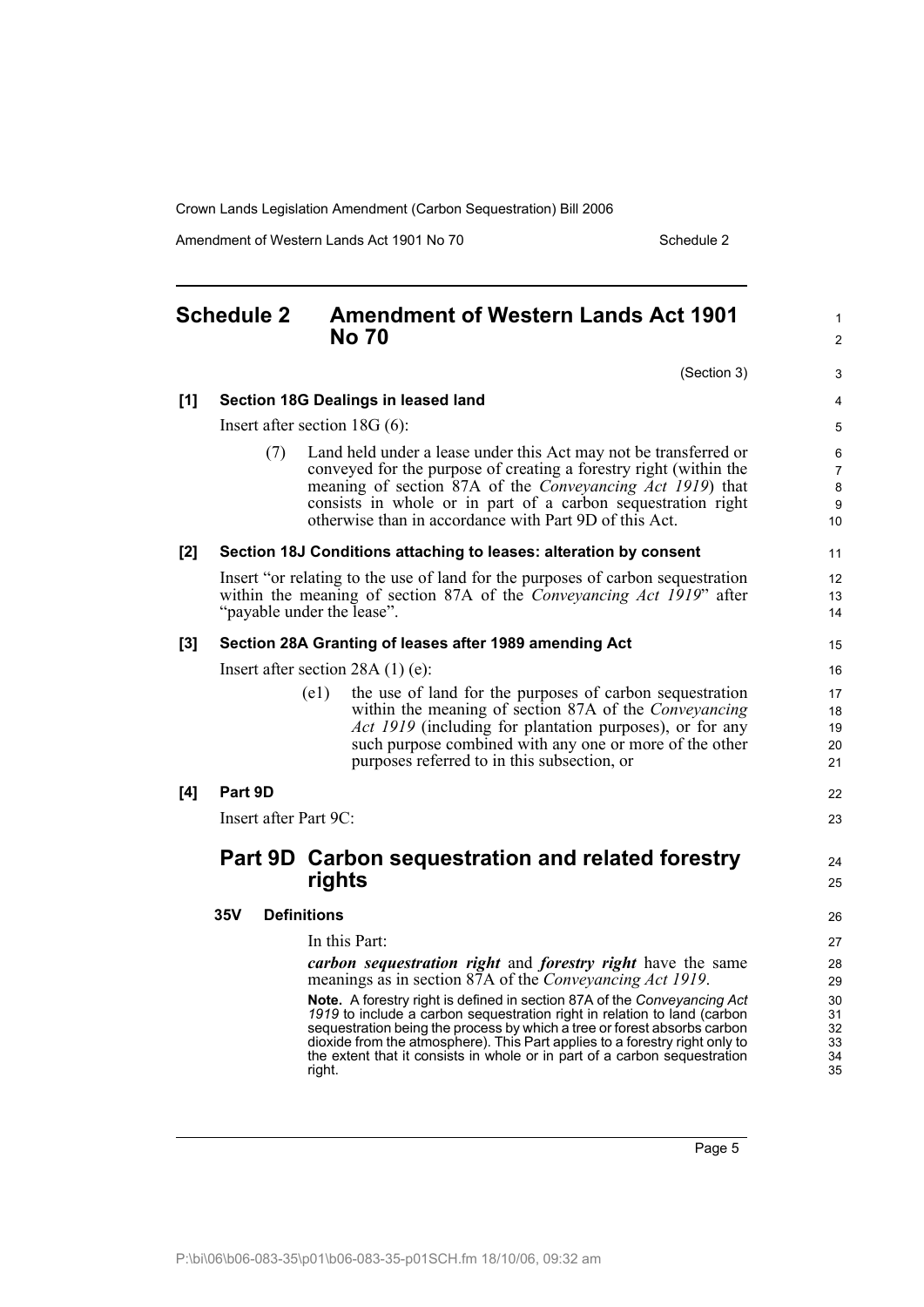A forestry right is, for all purposes, taken to be a profit à prendre (see section 88AB of the *Conveyancing Act 1919*).

|     |     | A forestry right is, for all purposes, taken to be a profit a prendre (see<br>section 88AB of the Conveyancing Act 1919).                                                                                                                              | $\frac{1}{2}$        |  |  |
|-----|-----|--------------------------------------------------------------------------------------------------------------------------------------------------------------------------------------------------------------------------------------------------------|----------------------|--|--|
| 35W |     | <b>Application of Part</b>                                                                                                                                                                                                                             | 3                    |  |  |
|     |     | This Part applies only in relation to the granting or creation of a<br>forestry right to the extent that it consists in whole or in part of a<br>carbon sequestration right.                                                                           | 4<br>5<br>6          |  |  |
| 35X |     | Granting and creation of forestry rights in respect of land held<br>under lease                                                                                                                                                                        | 7<br>8               |  |  |
|     | (1) | The Minister may:                                                                                                                                                                                                                                      | $\boldsymbol{9}$     |  |  |
|     |     | on application made in the approved form, and<br>(a)                                                                                                                                                                                                   | 10                   |  |  |
|     |     | on such terms and conditions as the Minister determines,<br>(b)                                                                                                                                                                                        | 11                   |  |  |
|     |     | grant a forestry right in respect of land held under a lease, but<br>only with the consent of the lessee of that land.                                                                                                                                 | 12<br>13             |  |  |
|     | (2) | In the case of land that is the subject of a lease in perpetuity, the<br>Minister may, on such terms and conditions as the Minister<br>determines, consent to the lessee granting a forestry right in<br>respect of the land the subject of the lease. |                      |  |  |
|     | (3) | The lessee of any land that is the subject of a lease in perpetuity<br>may, with the consent of the Minister under subsection $(2)$ , grant<br>a forestry right in respect of the land on such terms and conditions<br>as the Minister determines.     |                      |  |  |
|     | (4) | A forestry right referred to in this section:                                                                                                                                                                                                          | 22                   |  |  |
|     |     | is, in the case of land that is subject to the provisions of the<br>(a)<br>Real Property Act 1900, created in the way provided in<br>that Act or in section 88B of the Conveyancing Act 1919,<br><sub>or</sub>                                         | 23<br>24<br>25<br>26 |  |  |
|     |     | is, in the case of land that is not subject to the provisions of<br>(b)<br>the Real Property Act 1900, created:                                                                                                                                        | 27<br>28             |  |  |
|     |     | (i)<br>in the way provided in section 88B of the<br>Conveyancing Act 1919, or                                                                                                                                                                          | 29<br>30             |  |  |
|     |     | if the Minister so consents, by instrument registered<br>(ii)<br>in the General Register of Deeds, or                                                                                                                                                  | 31<br>32             |  |  |
|     |     | (iii)<br>by notification in the Gazette (except in the case of<br>a forestry right granted by a perpetual lessee).                                                                                                                                     | 33<br>34             |  |  |
|     | (5) | Without limiting the terms and conditions that may be<br>determined by the Minister under this section, any such terms and<br>conditions may restrict any dealings in the forestry right.                                                              | 35<br>36<br>37       |  |  |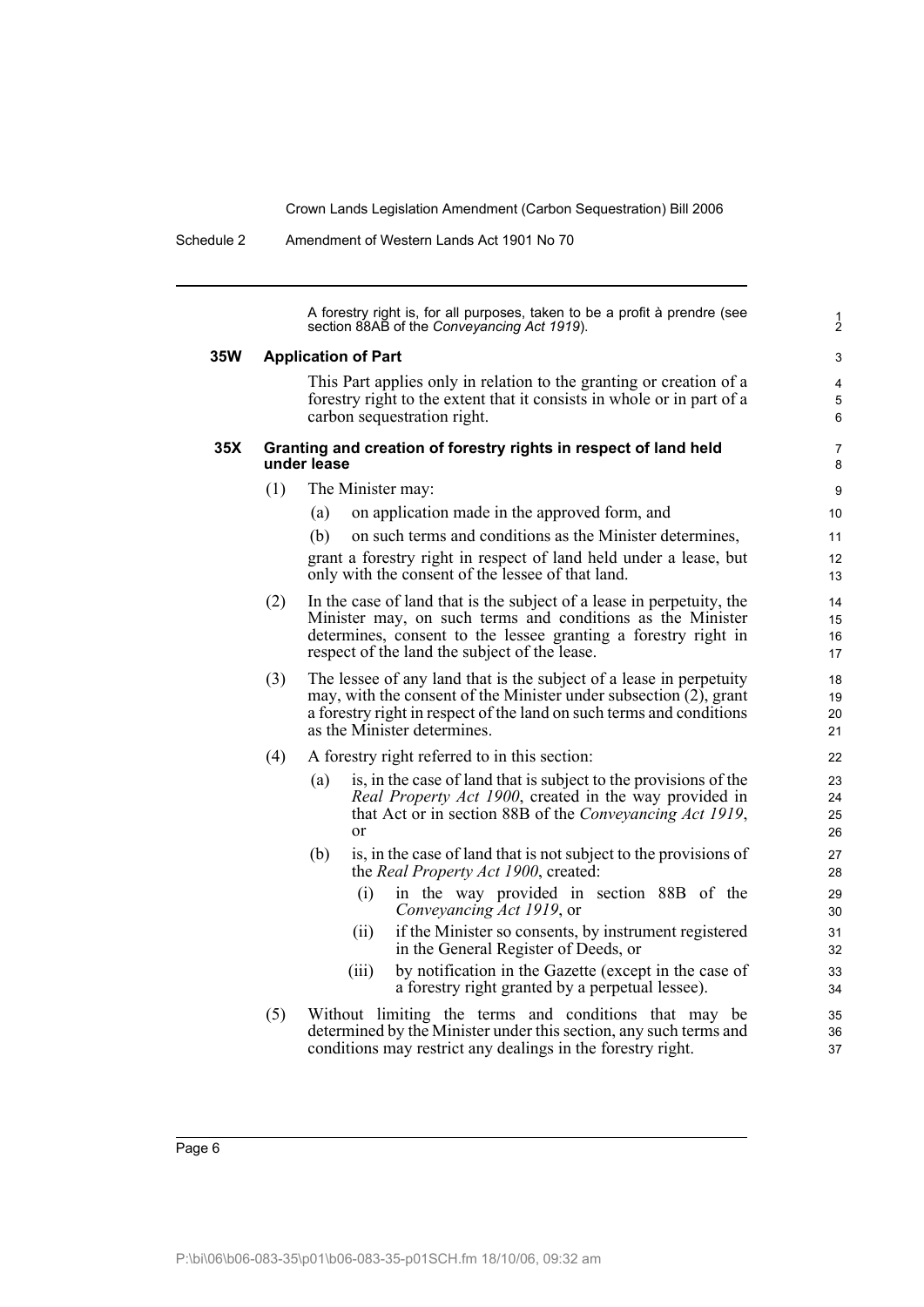Amendment of Western Lands Act 1901 No 70 Schedule 2

|     | (6) | Before granting a forestry right in respect of land that is<br>Crown-timber land within the meaning of the <i>Forestry Act 1916</i><br>(or before consenting to the granting of any such forestry right),<br>the Minister must consult the Minister administering the Forestry<br>Act 1916. | $\mathbf{1}$<br>2<br>3<br>4<br>5 |
|-----|-----|---------------------------------------------------------------------------------------------------------------------------------------------------------------------------------------------------------------------------------------------------------------------------------------------|----------------------------------|
|     |     | <b>Note.</b> In the case of Crown-timber land that is a State forest or timber<br>reserve, it is the Forestry Commission that may grant a forestry right in<br>respect of the land.                                                                                                         | 6<br>$\overline{7}$<br>8         |
|     | (7) | Without limiting the operation of Division 4 of Part 6 of the<br>Conveyancing Act 1919, restrictions on the use of land and<br>covenants may, in accordance with that Division, be imposed on<br>land that is the subject of a forestry right granted under this<br>section.                | 9<br>10<br>11<br>12<br>13        |
| [5] |     | Schedule 2 Applicable provisions of the Crown Lands Act 1989                                                                                                                                                                                                                                | 14                               |
|     |     | Insert after the matter relating to Division 5 of Part 4:                                                                                                                                                                                                                                   | 15                               |
|     |     | Division 5A (Carbon sequestration and related forestry rights)—<br>the whole Division except in relation to land that is the subject of<br>a lease under the <i>Western Lands Act 1901</i> .                                                                                                | 16<br>17<br>18                   |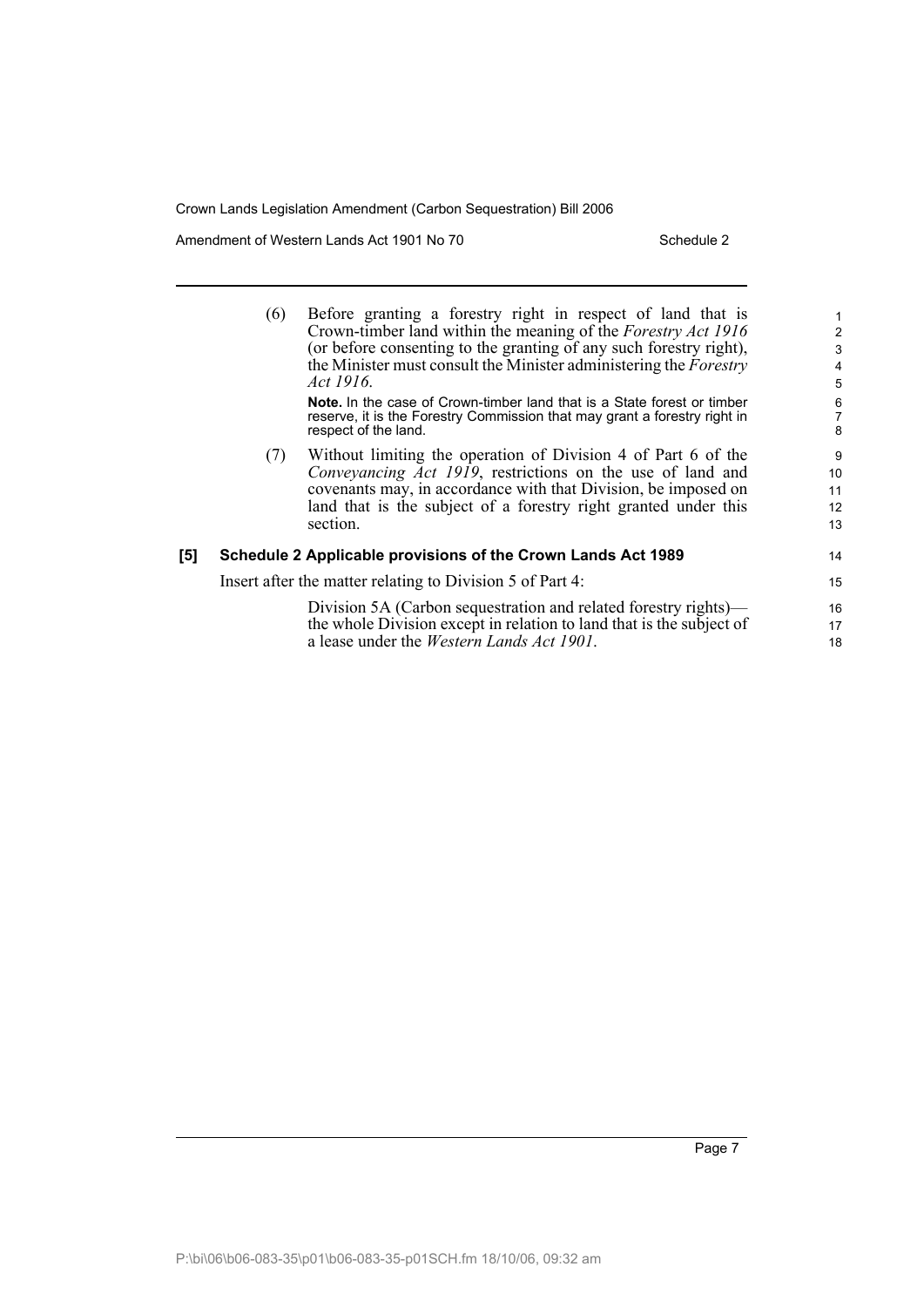1

Schedule 3 Amendment of Forestry Act 1916 No 55

# <span id="page-13-0"></span>**Schedule 3 Amendment of Forestry Act 1916 No 55**

|     |                                           | (Section 3)                                                                                                                                                                                                                                                                                                                                                                                                    | $\overline{2}$                                       |
|-----|-------------------------------------------|----------------------------------------------------------------------------------------------------------------------------------------------------------------------------------------------------------------------------------------------------------------------------------------------------------------------------------------------------------------------------------------------------------------|------------------------------------------------------|
| [1] |                                           | Section 11 Powers and duties of the commission                                                                                                                                                                                                                                                                                                                                                                 | 3                                                    |
|     | Omit section 11 (1) (m5). Insert instead: |                                                                                                                                                                                                                                                                                                                                                                                                                |                                                      |
|     | (m5)                                      | without limiting paragraph (m4), may, for any purpose<br>consistent with its objects, grant a forestry right (within the<br>meaning of section 87A of the Conveyancing Act 1919) in<br>respect of a State forest, timber reserve or land owned by<br>it, including any such right that is for the benefit of the<br>commission, and only with the consent of any lessee in the<br>case of a timber reserve, or | 5<br>6<br>$\overline{7}$<br>$\bf 8$<br>9<br>10<br>11 |
| [2] | <b>Section 11AA</b>                       |                                                                                                                                                                                                                                                                                                                                                                                                                | 12                                                   |
|     | Insert after section 11:                  |                                                                                                                                                                                                                                                                                                                                                                                                                | 13                                                   |
|     | 11AA                                      | Limit on power to take timber etc from land subject to forestry right                                                                                                                                                                                                                                                                                                                                          | 14                                                   |
|     |                                           | Despite any other provision of this Act, the commission is not<br>authorised to take, or authorise any other person to take, any<br>timber, products or forest materials from any Crown-timber land<br>that is the subject of a forestry right within the meaning of section<br>87A of the <i>Conveyancing Act 1919</i> unless the forestry right is<br>held or granted by the commission.                     | 15<br>16<br>17<br>18<br>19<br>20                     |
| [3] | land                                      | Section 25F Crown's rights to timber and products on purchase-tenure                                                                                                                                                                                                                                                                                                                                           | 21<br>22                                             |
|     | Insert after section $25F(5)(a)$ :        |                                                                                                                                                                                                                                                                                                                                                                                                                | 23                                                   |
|     | $\left( a1\right)$                        | have been established on land that is the subject of a<br>forestry right within the meaning of section 87A of the<br>Conveyancing Act 1919, or                                                                                                                                                                                                                                                                 | 24<br>25<br>26                                       |
| [4] | materials                                 | Section 27 Penalty for unlawfully taking timber, products or forest                                                                                                                                                                                                                                                                                                                                            | 27<br>28                                             |
|     |                                           | Insert ", (a1)" after "paragraph (a)" in section $27(3)$ (a) (iv).                                                                                                                                                                                                                                                                                                                                             | 29                                                   |
| [5] | Section 27 (3) (a) (iva)                  |                                                                                                                                                                                                                                                                                                                                                                                                                | 30                                                   |
|     | Insert after section $27(3)(a)(iv)$ :     |                                                                                                                                                                                                                                                                                                                                                                                                                |                                                      |
|     | (iva)                                     | in pursuance of and in accordance with a forestry right<br>within the meaning of section 87A of the Conveyancing<br>Act 1919 and any restriction on use or covenant imposed<br>under Division 4 of Part 6 of that Act in connection with<br>the forestry right,                                                                                                                                                | 32<br>33<br>34<br>35<br>36                           |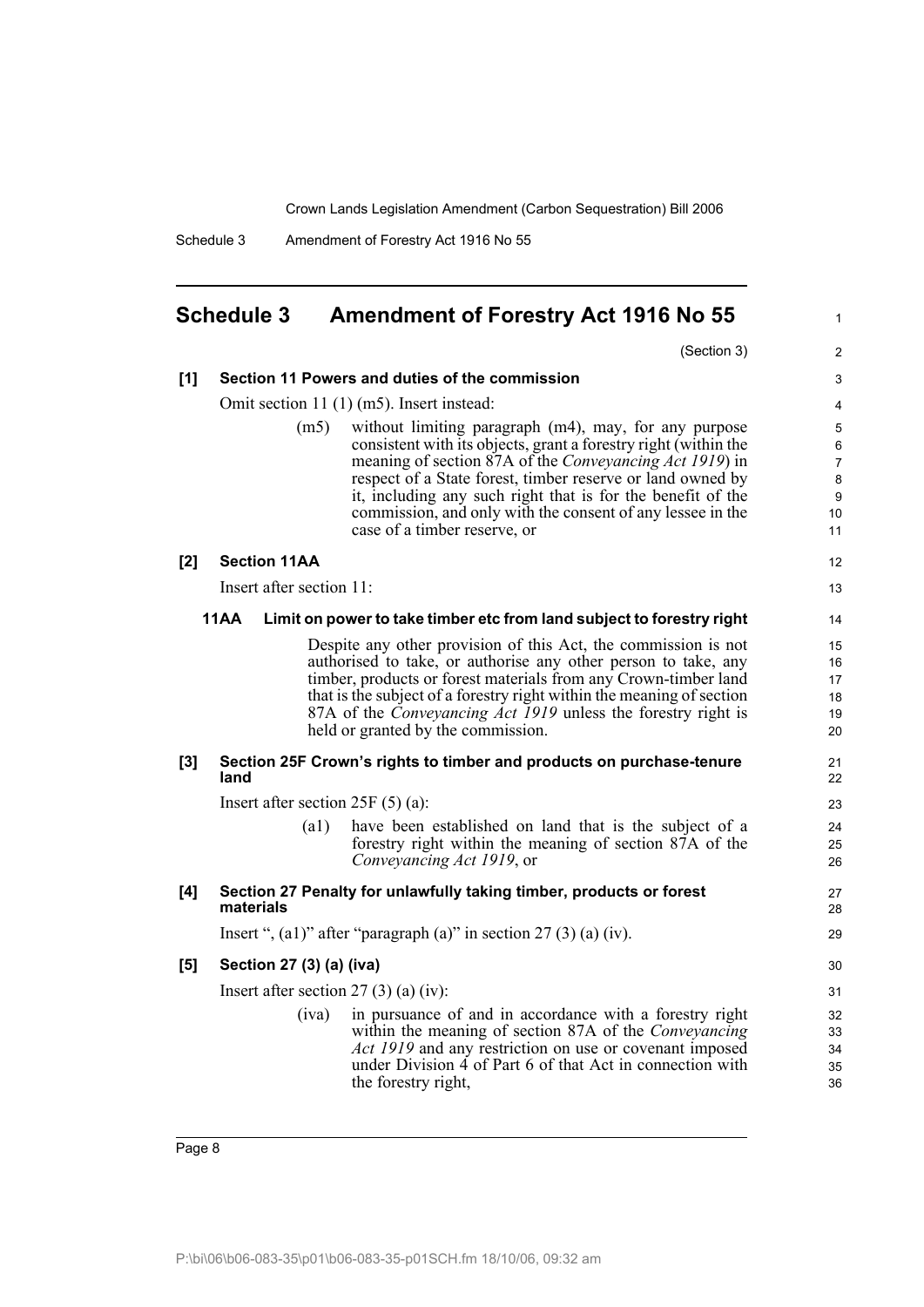Amendment of Forestry Act 1916 No 55 Schedule 3

| Insert after section $27E(1)(a)$ :<br>$\left( a1\right)$<br>have been established on land that is the subject of a<br>forestry right within the meaning of section 87A of the<br>Conveyancing Act 1919, or<br><b>Section 30AA</b><br>[7]<br>Insert after section 30A:<br><b>30AA</b><br><b>Limitation on royalty</b><br>Despite any other provision of this Division, the commission is<br>not entitled to a royalty in respect of any timber or products:<br>derived from trees that have been established on land that<br>(a)<br>is the subject of a forestry right within the meaning of<br>section 87A of the Conveyancing Act 1919, and<br>taken in accordance with the forestry right and any<br>(b)<br>restriction on use or covenant imposed in connection with<br>the forestry right,<br>unless the forestry right is granted by the commission.<br>[8]<br>Section 31 Permits to occupy and use land<br>Insert after section 31 $(6)$ :<br>A permit under this section may not be granted in respect of land<br>(7)<br>that is subject to a forestry right (within the meaning of section<br>87A of the <i>Conveyancing Act 1919</i> ) if the permit is for a purpose<br>that is, in the opinion of the commission, inconsistent with:<br>the forestry right, or<br>(a)<br>a restriction on the use of land, or forestry covenant,<br>(b)<br>imposed in connection with the forestry right under | 1<br>$\overline{c}$                |
|-----------------------------------------------------------------------------------------------------------------------------------------------------------------------------------------------------------------------------------------------------------------------------------------------------------------------------------------------------------------------------------------------------------------------------------------------------------------------------------------------------------------------------------------------------------------------------------------------------------------------------------------------------------------------------------------------------------------------------------------------------------------------------------------------------------------------------------------------------------------------------------------------------------------------------------------------------------------------------------------------------------------------------------------------------------------------------------------------------------------------------------------------------------------------------------------------------------------------------------------------------------------------------------------------------------------------------------------------------------------------------------------------------------|------------------------------------|
|                                                                                                                                                                                                                                                                                                                                                                                                                                                                                                                                                                                                                                                                                                                                                                                                                                                                                                                                                                                                                                                                                                                                                                                                                                                                                                                                                                                                           | 3                                  |
|                                                                                                                                                                                                                                                                                                                                                                                                                                                                                                                                                                                                                                                                                                                                                                                                                                                                                                                                                                                                                                                                                                                                                                                                                                                                                                                                                                                                           | $\overline{4}$<br>$\mathbf 5$<br>6 |
|                                                                                                                                                                                                                                                                                                                                                                                                                                                                                                                                                                                                                                                                                                                                                                                                                                                                                                                                                                                                                                                                                                                                                                                                                                                                                                                                                                                                           | $\overline{7}$                     |
|                                                                                                                                                                                                                                                                                                                                                                                                                                                                                                                                                                                                                                                                                                                                                                                                                                                                                                                                                                                                                                                                                                                                                                                                                                                                                                                                                                                                           | 8                                  |
|                                                                                                                                                                                                                                                                                                                                                                                                                                                                                                                                                                                                                                                                                                                                                                                                                                                                                                                                                                                                                                                                                                                                                                                                                                                                                                                                                                                                           | 9                                  |
|                                                                                                                                                                                                                                                                                                                                                                                                                                                                                                                                                                                                                                                                                                                                                                                                                                                                                                                                                                                                                                                                                                                                                                                                                                                                                                                                                                                                           | 10<br>11                           |
|                                                                                                                                                                                                                                                                                                                                                                                                                                                                                                                                                                                                                                                                                                                                                                                                                                                                                                                                                                                                                                                                                                                                                                                                                                                                                                                                                                                                           | 12<br>13<br>14                     |
|                                                                                                                                                                                                                                                                                                                                                                                                                                                                                                                                                                                                                                                                                                                                                                                                                                                                                                                                                                                                                                                                                                                                                                                                                                                                                                                                                                                                           | 15<br>16<br>17                     |
|                                                                                                                                                                                                                                                                                                                                                                                                                                                                                                                                                                                                                                                                                                                                                                                                                                                                                                                                                                                                                                                                                                                                                                                                                                                                                                                                                                                                           | 18                                 |
|                                                                                                                                                                                                                                                                                                                                                                                                                                                                                                                                                                                                                                                                                                                                                                                                                                                                                                                                                                                                                                                                                                                                                                                                                                                                                                                                                                                                           | 19                                 |
|                                                                                                                                                                                                                                                                                                                                                                                                                                                                                                                                                                                                                                                                                                                                                                                                                                                                                                                                                                                                                                                                                                                                                                                                                                                                                                                                                                                                           | 20                                 |
|                                                                                                                                                                                                                                                                                                                                                                                                                                                                                                                                                                                                                                                                                                                                                                                                                                                                                                                                                                                                                                                                                                                                                                                                                                                                                                                                                                                                           | 21<br>22<br>23<br>24               |
|                                                                                                                                                                                                                                                                                                                                                                                                                                                                                                                                                                                                                                                                                                                                                                                                                                                                                                                                                                                                                                                                                                                                                                                                                                                                                                                                                                                                           | 25                                 |
| Division 4 of Part 6 of the Conveyancing Act 1919.                                                                                                                                                                                                                                                                                                                                                                                                                                                                                                                                                                                                                                                                                                                                                                                                                                                                                                                                                                                                                                                                                                                                                                                                                                                                                                                                                        | 26<br>27<br>28                     |